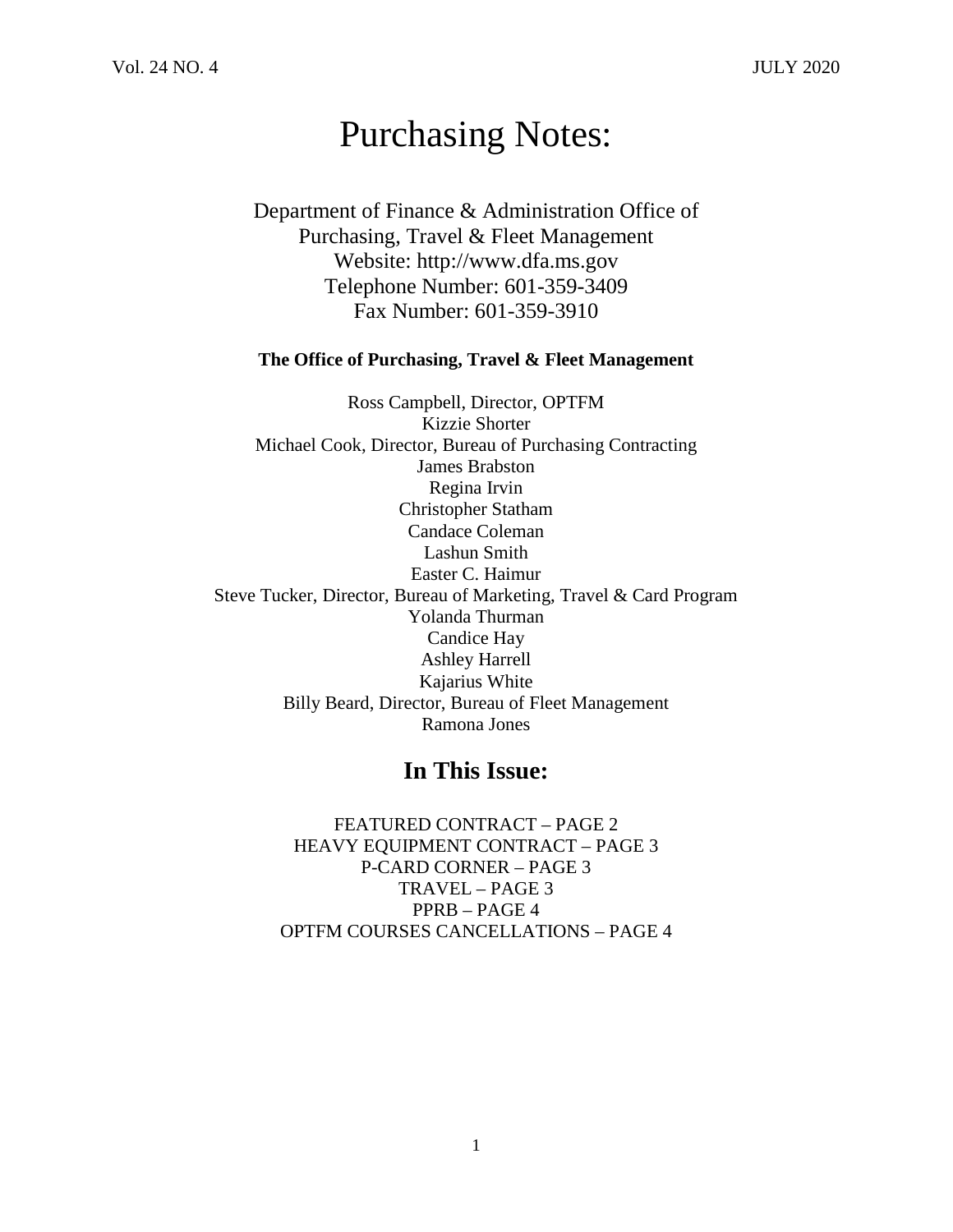# **Featured Contract**

## Copiers – Purchase & Rental

**Commodity:** This negotiated state contract is for the purchase and rental of copiers.

**Type of contract:** Negotiated Contract – remember, this means that you can negotiate your best price from the vendors on contract! State agencies may purchase items from any of the contract vendors listed below, or state agencies may purchase the items covered by this contract from a non-contract vendor provided they follow the applicable procedures set forth in Section 31-7-13 (a), (b), or (c) and that the price shall not exceed the negotiated contract price.

These contracts include various copy machines, multi-function printers and duplicators, with an array of accessories that are available for purchase or rental. When renting a copier, agencies must use the Generic Rental Agreement (dated February 2017 and is located on the OPTFM's website). The terms of the rental agreement cannot be amended/changed without approval from OPTFM.

**Dates of Contract:** May 1, 2020 – April 30, 2021

**Vendors on Contract:** There are currently nine (9) vendors offering a variety of copy machines, multi-function printers and duplicators on this contract. The best way to view products and compare prices among the vendors is to access the below link:

[http://www.dfa.ms.gov/dfa-offices/purchasing-travel-and-fleet-management/bureau-of](http://www.dfa.ms.gov/dfa-offices/purchasing-travel-and-fleet-management/bureau-of-purchasing-and-contracting/negotiated-contracts/a-b-c/copiers-purchase-and-rental/)[purchasing-and-contracting/negotiated-contracts/a-b-c/copiers-purchase-and-rental/](http://www.dfa.ms.gov/dfa-offices/purchasing-travel-and-fleet-management/bureau-of-purchasing-and-contracting/negotiated-contracts/a-b-c/copiers-purchase-and-rental/)

**Contract Analyst:** Regina Irvin, [Regina.Irvin@dfa.ms.gov](mailto:Regina.Irvin@dfa.ms.gov)

**Contract Spend:** During the last period, the contract spend was \$6,759,867.06.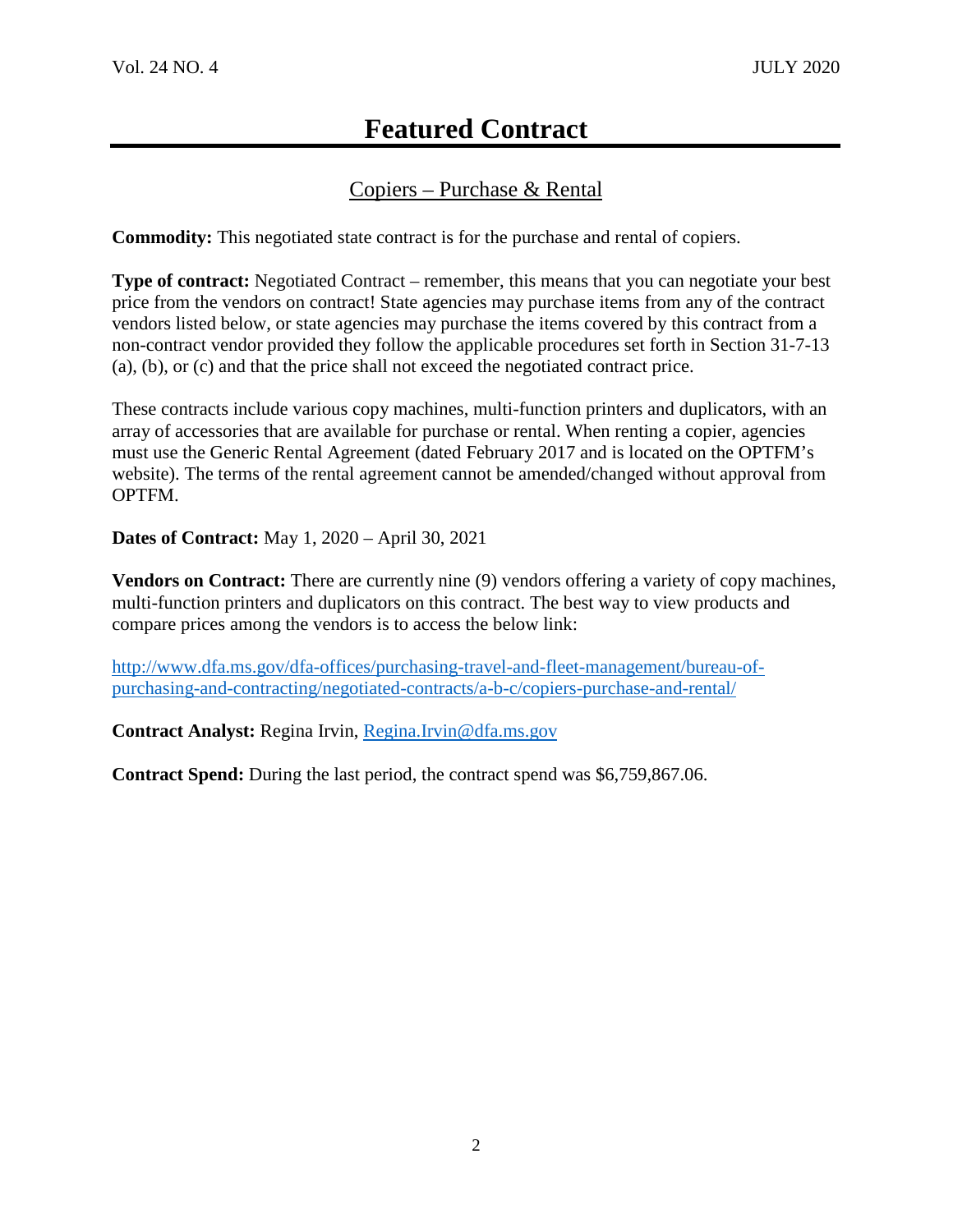# **Heavy Equipment Contracts**

The Sourcewell Heavy Equipment contracts have been extended through May 20, 2021. The requirement to receive quotes and go with lower price has been removed. You may buy from any vendors on this contract. The current manufacturers on contract are listed below:

| <b>Supplier Name</b>                        | <b>Supplier Number</b> | <b>Contract Number</b> |
|---------------------------------------------|------------------------|------------------------|
| Caterpillar                                 | 3102045342             | 8200036742             |
| <b>Clark Equipment Company</b>              | 3100029307             | 8200036886             |
| JCB Inc.                                    | 3102043811             | 8200036002             |
| John Deere Shared Services, Inc.            | 3102044878             | 8200036667             |
| Kubota Tractor Corporation                  | 3100031235             | 8200036654             |
| <b>Volvo Constructions Equipment</b>        | 3102044652             | 8200037027             |
| CNH Industrial(Case/New Holland) 3102009193 |                        | 8200036327             |

# **P-Card Corner**

### When is payment due on Procurement/Travel Card?

Your program coordinator should make sure the statements are reconciled and forwarded to the proper personnel for payment when the statement/bill arrives. Late payments, lack of payments and partial payments are not acceptable. Pursuant to the Procurement/Travel Card Guidelines, the balances are only carried over for fraud or disputed amounts; otherwise, full payment is expected no later than 45 days. Delinquent accounts may result in cards being suspended until payment is rendered.

## **Travel**

## What steps should be taken to rent a car for business travel?

There have been many concerns about renting cars for business travel during these unprecedented times. The Trip Optimizer System still needs to be completed to determine the least expensive route to your destination. However, it is ultimately the final decision of the traveler to decide which mode of travel they are more comfortable with.

Hertz Rental is the primary vendor for in-state rentals. They should be used first when booking in-state trips.

Enterprise Car Rentals have announced some temporary closing of rental locations, so please double check to make sure your rental location is open before booking a car for business travel.